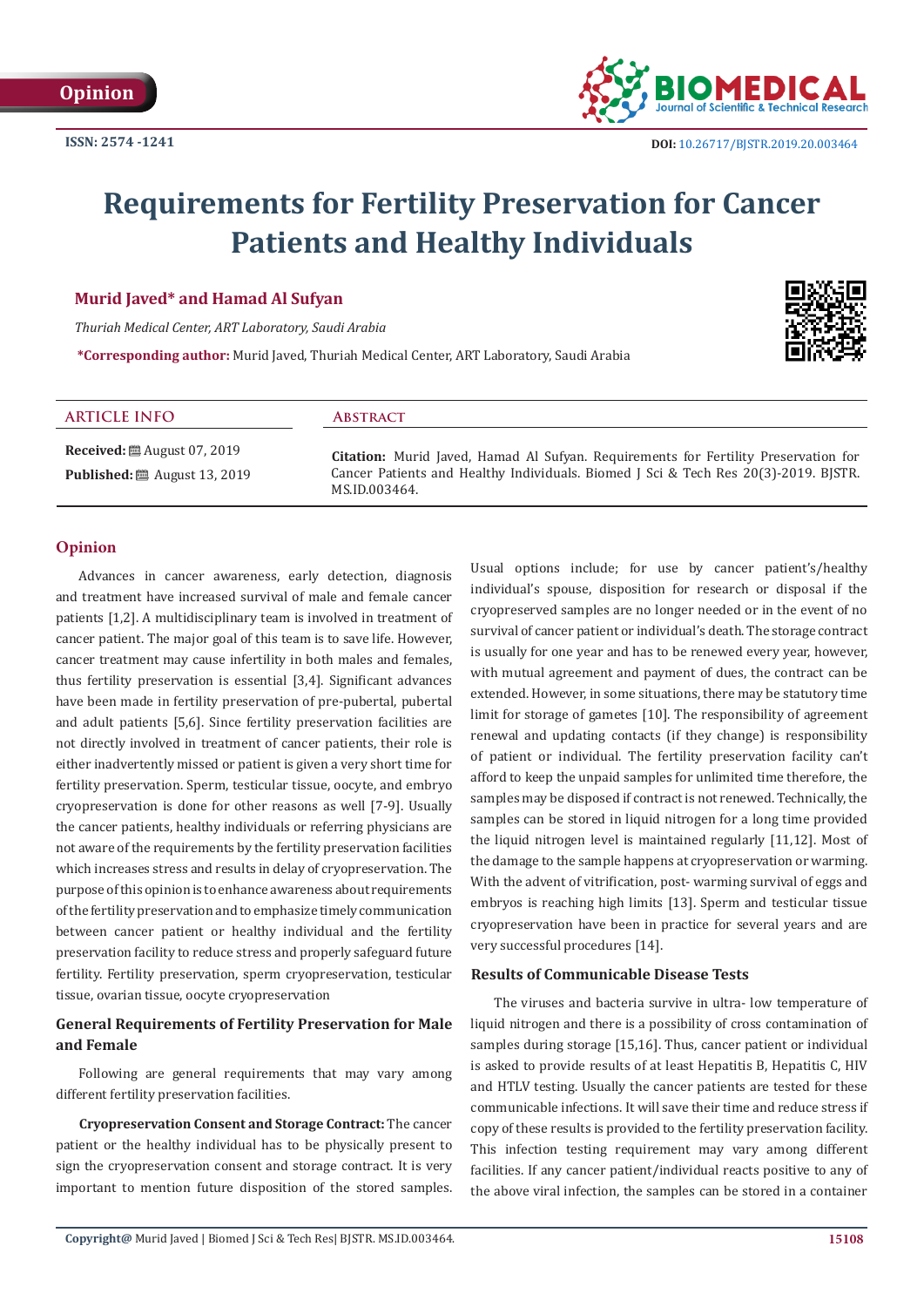where other stored samples have shown positive reaction. Usually the fertility preservation facilities have 2 types of storage; for negative and for positive reacting samples. Alternatively, either the cancer patient or the fertility preservation facility may arrange a small vapor shipper to store samples isolated from the clean storage.

#### **Number of Samples to be Cryopreserved**

The number of samples to be cryopreserved depends on number of children desired, type and quality of the sample. Fertility counselor and the fertility preservation facility can provide some guidance, but the final decision is to be made by the cancer patient or the healthy individual.

# **Options for Male**

a) The male capable of producing semen, usually 48 h abstinence is recommended in between 2 ejaculates. Shorter abstinence [17] or collection of 2 samples on the same day is suggested if limited time is available. If the sperm number and motility meet WHO normal sample parameters [18], samples can be preserved for IUI, otherwise, sperm can be frozen for ICSI procedure.

b) In pre-pubertal boys suffering from cancer and men incapable of ejaculation, Testicular Sperm Aspiration (TESA), Percutaneous Sperm Aspiration (PESA), Micro-Surgical Epididymal Sperm Aspiration (MESA) or Micro-Surgical Testicular Sperm Extraction (Micro-TESE) can be attempted [19]. These procedures involve a fertility surgeon and anesthesiologist in addition to fertility preservation laboratory, therefore, appointment should be booked as soon as possible. Testicular tissue cryopreservation is successful, and many births have been achieved utilizing sperm retrieved from frozen-thawed testicular tissue [20]. Figure 1 explains male reproductive system and different sources of sperm for cryopreservation.

#### **Options for Female**

a) Oocyte cryopreservation is now commonly applied procedure [9]. It is the only option for unmarried females. Oocytes can be collected trans-abdominally [21] instead of trans-vaginally. The success rate depends on age of patient and quality and maturity of oocytes. The oocytes can be collected twice during one menstrual period [22]. The number of oocytes to be frozen depends on age, ovarian reserve, future plans and quality of sperm to be used.



Figure 1: In male, the cell to be cryopreserved is "sperm" which can be obtained from ejaculate, from epididymis or the seminiferous tubules in testes.

b) Embryo freezing is an option for married females. Very high embryo survival rate [13] and high pregnancy rate [23] can be expected depending on age of female. The embryos can be frozen on day 3 or day 5 depending on choice of the individual, reproductive endocrinologist and the fertility preservation laboratory.

c) For female cancer patients, ovarian tissue cryopreservation has been done successfully [24]. There is possibility of re-introduction of cancer on re-implantation of the tissue. In vitro follicular culture, in vitro oocyte maturation [25] and use of synthetic ovary are still experimental and not available clinically. Figure 2 shows female reproductive system explaining source of oocytes which has to be preserved to secure fertility.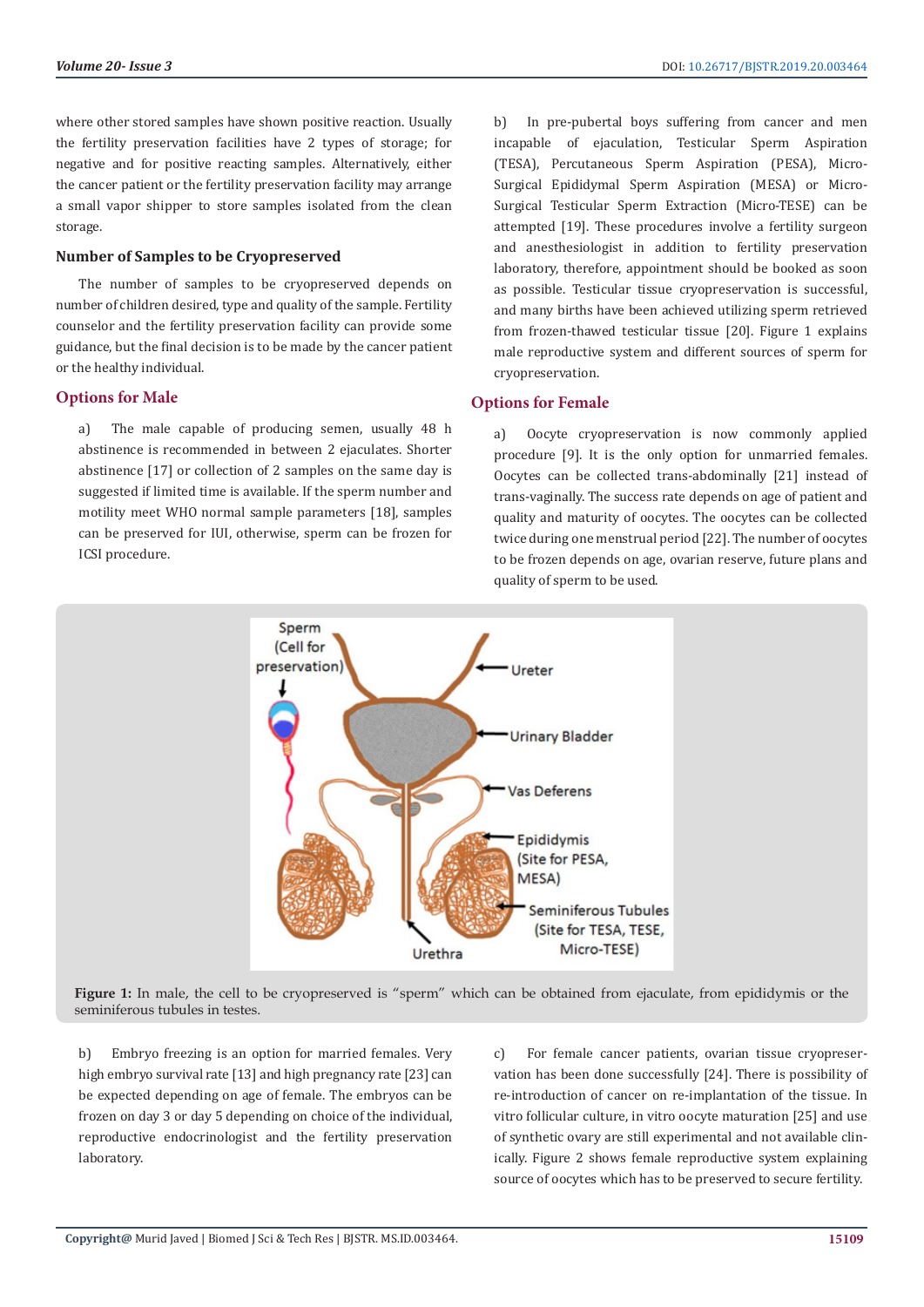

**Figure 2:** Female reproductive system showing source of oocytes in stimulated ovaries. On the right side, A = mature oocyte,  $B = day-3$  embryo and  $C = day-5$  embryo.

# **Conclusion**

Fertility preservation is becoming increasingly important not only for cancer and infertile patients but also for healthy individuals. Fertility preservation facilities may have different requirements and capabilities to preserve gametes, embryos and tissues. It is highly important to communicate in advance with the fertility preservation facility to reduce stress and delays in preservation. The gamete or tissue owner is recommended to direct the future use of their gametes or tissues.

#### **References**

- 1. [Scher HI, Fizazi K, Saad F, Taplin ME, Sternberg CN, et al. \(2012\) Increased](https://www.nejm.org/doi/full/10.1056/NEJMoa1207506)  [survival with enzalutamide in prostate cancer after chemotherapy. New](https://www.nejm.org/doi/full/10.1056/NEJMoa1207506)  [England Journal of Medicine 367: 1187-1197.](https://www.nejm.org/doi/full/10.1056/NEJMoa1207506)
- 2. Von Hoff DD, Ervin T, Arena FP, Chiorean EG, Infante J, et al. (2013) Increased survival in pancreatic cancer with nab-paclitaxel plus gemcitabine. New England Journal of Medicine 369(18): 1691-1703.
- 3. McLaren JF, Bates GW (2012) Fertility preservation in women of reproductive age with cancer. American journal of obstetrics and gynecology 207(6): 455-462.
- 4. [Knopman JM, Papadopoulos EB, Grifo JA, Fino ME, Noyes N \(2010\)](https://www.ncbi.nlm.nih.gov/pubmed/20153978)  [Surviving childhood and reproductive-age malignancy: effects on](https://www.ncbi.nlm.nih.gov/pubmed/20153978)  [fertility and future parenthood. The lancet oncology 11\(5\): 490-498.](https://www.ncbi.nlm.nih.gov/pubmed/20153978)
- 5. [De Vos M, Smitz J, Woodruff TK \(2014\) Fertility preservation in women](https://www.ncbi.nlm.nih.gov/pubmed/25283571)  [with cancer. The Lancet 384\(9950\): 1302-1310.](https://www.ncbi.nlm.nih.gov/pubmed/25283571)
- 6. [De Michele F, Poels J, Giudice MG, De Smedt F, Ambroise J, et al. \(2018\) In](https://www.ncbi.nlm.nih.gov/pubmed/29538744)  [vitro formation of the blood–testis barrier during long-term organotypic](https://www.ncbi.nlm.nih.gov/pubmed/29538744)  [culture of human prepubertal tissue: comparison with a large cohort of](https://www.ncbi.nlm.nih.gov/pubmed/29538744)  [pre/peripubertal boys. MHR: Basic science of reproductive medicine](https://www.ncbi.nlm.nih.gov/pubmed/29538744)  [24\(5\): 271-282.](https://www.ncbi.nlm.nih.gov/pubmed/29538744)
- 7. [La Marca A, Dal Canto M, Buccheri M, Valerio M, Mignini RM, et al. \(2019\)](https://www.ncbi.nlm.nih.gov/pubmed/30520998)  [A novel transnational fresh oocyte donation \(TOD\) program based on](https://www.ncbi.nlm.nih.gov/pubmed/30520998)  [transport of frozen sperm and embryos. Hum Reprod 34\(2\): 285-290.](https://www.ncbi.nlm.nih.gov/pubmed/30520998)
- 8. [Valli-Pulaski H, Peters KA, Gassei K, Steimer SR, Sukhwani M, et al.](https://academic.oup.com/humrep/article/34/6/966/5491250) [\(2019\) Testicular tissue cryopreservation: 8 years of experience from a](https://academic.oup.com/humrep/article/34/6/966/5491250) [coordinated network of academic centers. Hum Reprod 34\(6\): 966-977.](https://academic.oup.com/humrep/article/34/6/966/5491250)
- 9. [Mintziori G, Veneti S, Kolibianakis EM, Grimbizis GF, Goulis DG \(2019\)](https://www.maturitas.org/article/S0378-5122(19)30026-X/abstract) [Egg freezing and late motherhood. Maturitas 125: 1-4.](https://www.maturitas.org/article/S0378-5122(19)30026-X/abstract)
- 10. [Jackson E \(2016\) 'Social' egg freezing and the UK's statutory storage](file:///E:/varalakshmi/13-8-2019/BJSTR.MS.ID.003464-SI/BJSTR-DRG-19-OP-151-SI_W/) [time limits. J Med Ethics 42\(11\): 738-741.](file:///E:/varalakshmi/13-8-2019/BJSTR.MS.ID.003464-SI/BJSTR-DRG-19-OP-151-SI_W/)
- 11. Yogev L, Kleiman SE, Shabtai E, Botchan A, Paz G, Hauser R, et al. (2010) Long-term cryostorage of sperm in a human sperm bank does not damage progressive motility concentration. Hum Reprod 25(5): 1097- 1103.
- 12. Huang C, Lei L, Wu HL, Gan RX, Yuan XB, et al. (2019) Long-term cryostorage of semen in a human sperm bank does not affect clinical outcomes. Fertil Steril.
- 13. Antinori M, Licata E, Dani G, Cerusico F, Versaci C, et al. (2007) Cryotop vitrification of human oocytes results in high survival rate and healthy deliveries. Reproductive BioMedicine Online 14(1): 72-79.
- 14. Keros V, Rosenlund B, Hultenby K, Aghajanova L, Levkov L, et al. (2005) Optimizing cryopreservation of human testicular tissue: comparison of protocols with glycerol, propanediol and dimethylsulphoxide as cryoprotectants. Hum Reprod 20(6): 1676-1687.
- 15. Bielanski A, Bergeron H, Lau PC, Devenish J (2003) Microbial contamination of embryos and semen during long term banking in liquid nitrogen. Cryobiology 46(2): 146-152.
- 16. Joaquim DC, Borges ED, Viana IGR, Navarro PA, Vireque AA (2017) Risk of Contamination of Gametes and Embryos during Cryopreservation and Measures to Prevent Cross-Contamination. Biomed Res Int. pp. 11.
- 17. Agarwal A, Sidhu RK, Shekarriz M, Thomas AJ (1995) Optimum abstinence time for cryopreservation of semen in cancer. J Urol. 154(1): 86-88.
- 18.(2010) World Health Organization: WHO laboratory manual for the examination and processing of human semen.
- 19. Agarwal A, Ong C, Durairajanayagam D (2014) Contemporary and future insights into fertility preservation in male cancer patients. Translational andrology and urology 3(1): 27-40.